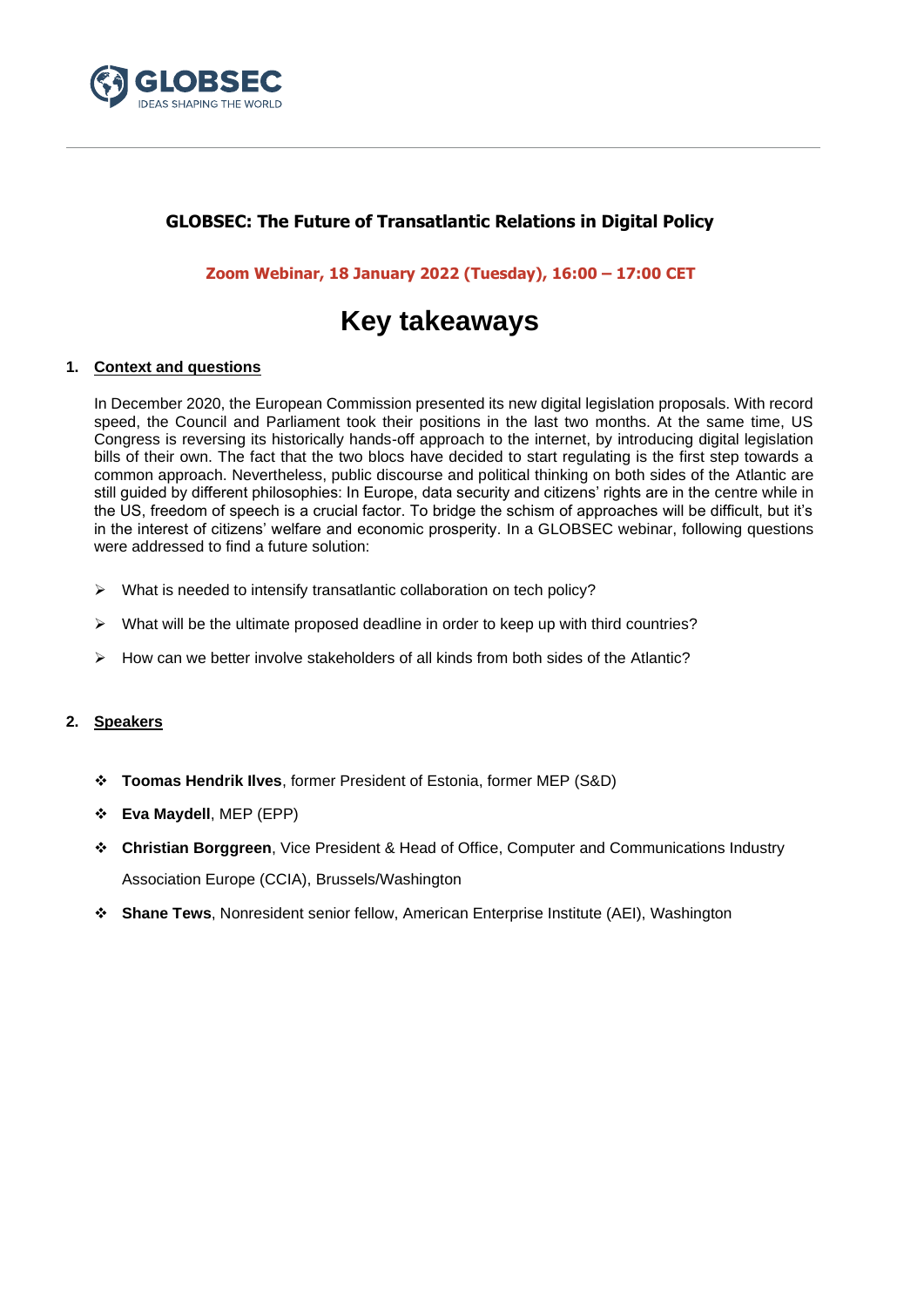

### **3. Key takeaways:**

.

- The current digital policy agenda is an important legislative project, but it's trivial in the larger strategic sense. Both the European Union and the United States need to understand who the real competitors and adversaries are. China is rapidly moving ahead of the west when it comes to tech innovation.
- The DMA is a perfect example of a legislation designed to increase competition, but in its current form risks decreasing digital security for all of us. Opting for the lowest common denominator in the negotiations in terms of security strategy has led to a legislative act that loses track of the real solutions.
- You cannot regulate your way into innovation. All stakeholders in the EU need to understand this. It seems to be a perspective easier to understand for stakeholders in the US. Furthermore, a global perspective on innovation and how to support it is the way forward while having security as a common interest.
- The US can learn a lot from the principles of the EU GDPR. Most US stakeholders understand that data need to be protected, but it's hard to find a transatlantic approach when the DMA is set to release that data again to enforce competition practices. It cannot be underestimated how important the protection of personal data is, for both the citizens and the business around the world.
- The uncertainty that is visible in the transatlantic industries right now is bad for investments and is currently impacting the EU and US economies. One of the tasks of the TTC is to solve the problems that cause this uncertainty.
- The EU is overestimating its position in the digital agenda. The US won't be impressed by the digital policy legislation as the real digital innovation currently originates in the US. As a leader of digital innovation, US stakeholders are needed to effectively regulate. The EU and US have the opportunity to set out a shared vision, rooted in democratic principles and economic openness, to counter authoritarian approaches to technology and trade.
- Of course, regulation is necessary, but it is important that in the EU Single Market, a common set of EU goals are first pronounced by the Member States. This will be beneficial in a transatlantic approach.
- If the EU and US want to come to convergence on the transatlantic differences, we need to recognize our differences and openly talk about them.
- The framework within which the digital debate takes place, is the global conflict between authoritarianism and democracy in which technology and regulation play an enormous role. We should always emphasise the interdisciplinary character of our debates and not think in silos, because the opponents are not doing that either.
- The pitfalls for the EU of regulating technology while not being the most successful competitor in business terms are in the need to find a fine balance between regulation in favour of privacy and citizens' rights and supporting innovation and growth.